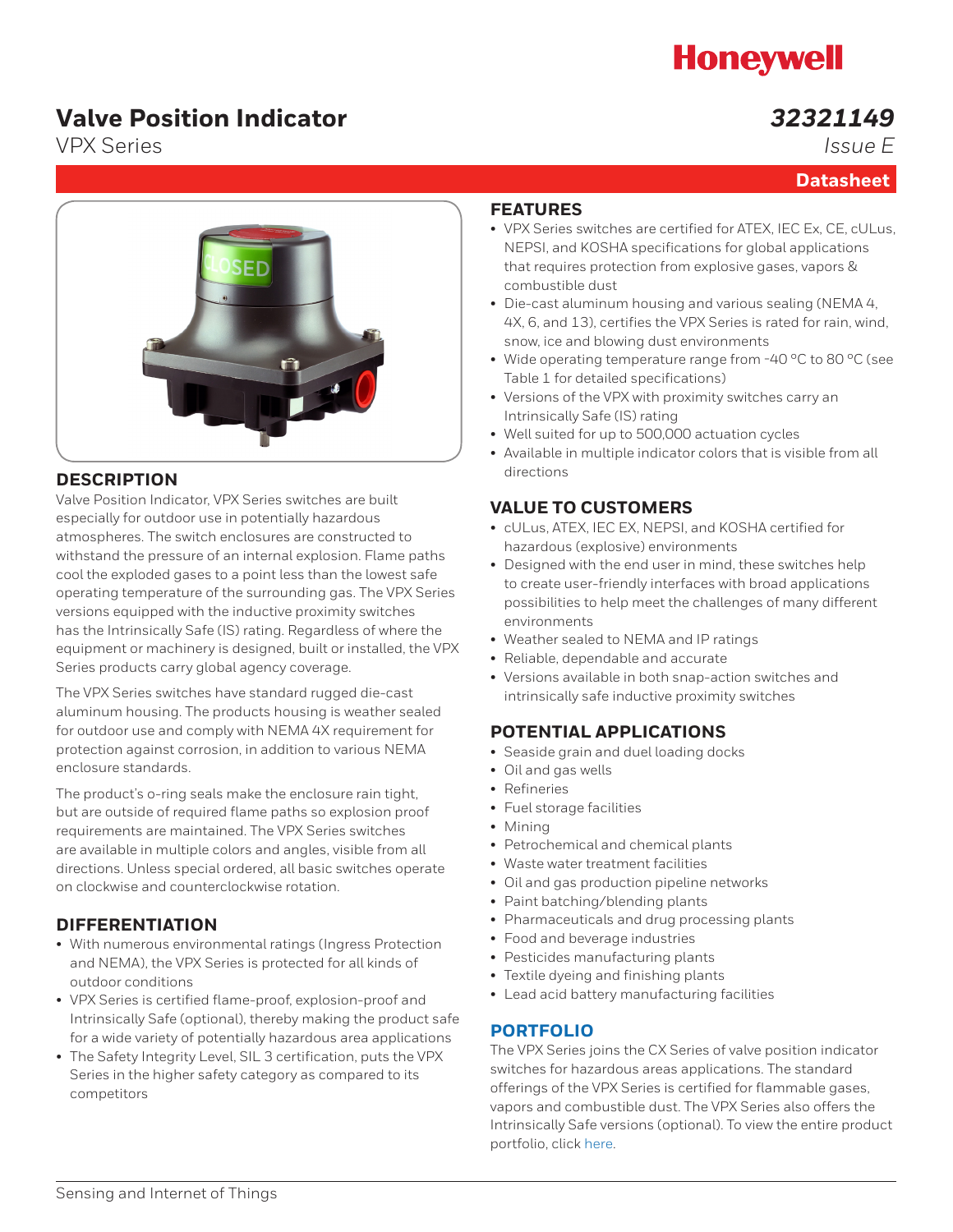#### **Table 1. Specifications**

| <b>Characteristic</b>                             | <b>Parameter</b>                                                                                                                                                                                                                                                                                                                                                                   |
|---------------------------------------------------|------------------------------------------------------------------------------------------------------------------------------------------------------------------------------------------------------------------------------------------------------------------------------------------------------------------------------------------------------------------------------------|
| Series name                                       | <b>VPX Series</b>                                                                                                                                                                                                                                                                                                                                                                  |
| Product type                                      | Valve Position Indicator                                                                                                                                                                                                                                                                                                                                                           |
| Housing material                                  | Aluminum with protective paint finish                                                                                                                                                                                                                                                                                                                                              |
| Housing size                                      | 152,3 mm H x 140 mm W x 140 mm D [6.0 in H x 5.5 in W x 5.5 in D] ref.                                                                                                                                                                                                                                                                                                             |
| Operating temperature                             | Versions with four electromechanical switches: -40 °C to 50 °C [-40 °F to 122 °F]<br>Versions with two electromechanical switches: -40 °C to 60 °C [-40 °F to 140 °F]<br>Versions with proximity switches: -40 °C to 80 °C [-40 °F to 176 °F]                                                                                                                                      |
| Sealing                                           | NEMA 4, 4X, 6, and 13 per UL 50E;<br>IP66 per IEC 60079-0; IP67 per IEC 60529 (self-certified by Honeywell)                                                                                                                                                                                                                                                                        |
|                                                   | cULus, ATEX, IEC EX, CE, NEPSI, KOSHA                                                                                                                                                                                                                                                                                                                                              |
| Agency approvals                                  | $\mathbb{K}$ s<br>$\epsilon$<br>$\sqrt{\frac{\mathrm{E_X}}{\mathrm{NEPS}}}$<br>LISTED                                                                                                                                                                                                                                                                                              |
| Explosion proof hazardous<br>area designations    | North America: Division 1, Class I, Groups B, C, and D (Gas Rating)<br>Division 1, Class II, Groups E, F, and G (Dust Rating)<br>ATEX/IEC Ex:<br>II 2 G, II 2 D (ATEX Rating)<br>Ex db IIC T6 Gb (Gas Rating)<br>Ex tb IIIC T85°C Db (Dust Rating)<br>Ta-40 °C to +50 °C (Switch Code 4A or 4B)<br>Ta-40 °C to +60 °C (Switch Code 2A or 2B)                                       |
| Intrinsically safe hazardous<br>area designations | Versions of the VPX with proximity switches carry an intrinsically safe rating:<br>North America: Not Available<br>ATEX/IEC Ex:<br>II 1 G, II 1 D (ATEX Rating)<br>Ex ia IIC T4 Ga (Gas Rating)<br>Ex ia IIIC T135°C Da (Dust Rating)<br>Ta-40 °C to 80 °C                                                                                                                         |
| Visual indicator                                  | Available in multiple colors and angles. Visible from all directions.                                                                                                                                                                                                                                                                                                              |
| Electrical ratings                                | Versions with snap-action switches:<br>UL Rating: 15 A 150 Vac<br>CE Rating: 16 A 250 Vac<br>10 A 250 Vac<br>0.5 A 250 Vdc<br>0.5 A 250 Vdc<br>Versions with Intrinsically Safe Proximity Switches:<br>Switch element function: NAMUR, NC<br>Nominal voltage: 8.2 V<br>Current consumption (On) ≤ 1 mA<br>Current consumption (Off) ≥ 3 mA                                         |
| Mechanical endurance                              | 500,000 cycles min.                                                                                                                                                                                                                                                                                                                                                                |
| Safety Integration Level (SIL)                    | SIL 3 per IEC 61508-2. The Mean Cycle to Failure (MCTF) requirements are:<br>Mechanical endurance MCTF: 500,000 cycles<br>Electrical endurance MCTF proximity switches: 50,000 cycles<br>Electrical endurance MCTF electromechanical switches loaded at 16 A 250 Vac: 25,000 cycles<br>Electrical endurance MCTF electromechanical switches loaded at 0.5 A 250 Vdc: 10,000 cycles |
| Shock                                             | IEC 60068-2-27; half sine, 50 g, 11 mS, 3 axis                                                                                                                                                                                                                                                                                                                                     |
| Vibration                                         | IEC 60068-2-6; 10 Hz to 59 Hz with 1,5 mm peak-to-peak, 60 Hz to 500 Hz @ 5 g, 7.5 min sweeps,<br>20 sweeps per axis                                                                                                                                                                                                                                                               |
| Product weight                                    | 2,4 kg [5.2 lb] (approx.)                                                                                                                                                                                                                                                                                                                                                          |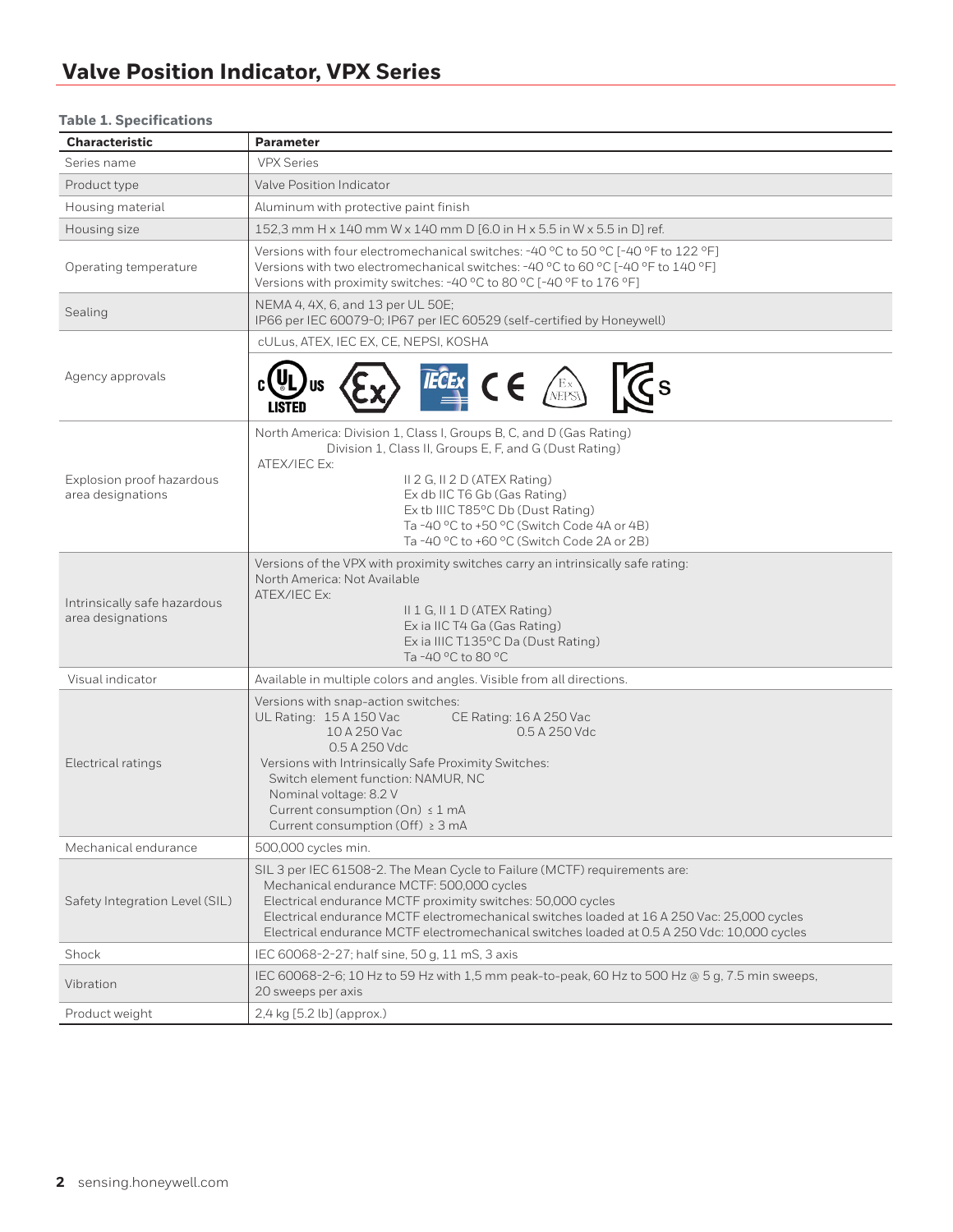| <b>VPX</b>                 |                       |                                                                      | 2A                                                  |                    | GR                                           |                                      | A                       | 2A                                                           |                                                                                      |                                                  |
|----------------------------|-----------------------|----------------------------------------------------------------------|-----------------------------------------------------|--------------------|----------------------------------------------|--------------------------------------|-------------------------|--------------------------------------------------------------|--------------------------------------------------------------------------------------|--------------------------------------------------|
| Series                     | Enclosure<br>Material | Origin and<br>Certifications                                         | Switch<br>Options                                   | Indicator<br>Angle | Indicator<br>Color                           | Shaft<br>End                         | Shaft<br>Rotation       | Conduit<br>Entry                                             | Number of<br>Conduit Plugs                                                           | Specials                                         |
| <b>VPX Series</b><br>Valve | 1 Aluminum            | China (standard)<br>A<br>IEC Ex, ATEX, CE, NEPSI                     | 2X snap action<br>2A<br>SPDT                        | A<br>45°           | Green (open)<br><b>GR</b><br>Red (closed)    | 1 Namur                              | 360°<br>A<br>continuous | $(2)$ $1/2 - 14$ NPT<br>2A<br>(A & D)                        | Leave blank<br>for no plugs                                                          | Up to two<br>letters or numbers<br>to indicate a |
| Position<br>Indicator      |                       | China (premium)<br>IEC Ex, ATEX, cULus, CE, SIL3,<br>NEPSI, KOSHA    | 4X snap action<br>4A SPDT                           | B<br>$90^{\circ}$  | Black (open)<br><b>BY</b><br>Yellow (closed) | $21/4$ in flats                      | $B \pm 90^\circ$        | $(2)$ 3/4-14 NPT<br>2B<br>(A & D)                            | 1<br>1 plug                                                                          | special<br>feature.                              |
|                            |                       | USA (premium)<br>E<br>IEC Ex, ATEX, cULus, CE, SIL3,<br>NEPSI, KOSHA | 2X snap action<br>2B SPDT, gold<br>contacts         |                    | Yellow (open)<br><b>YB</b><br>Black (closed) | 07.25<br>3<br>knurl for<br>ex. lever |                         | <b>2C</b> $(2)$ M20 x 1.5                                    | $2$ 2 plugs                                                                          |                                                  |
|                            |                       |                                                                      | 4X snap action<br>4B SPDT, gold<br>contacts         |                    | Red (open)<br><b>RY</b><br>Yellow (closed)   |                                      |                         | $(2)$ M25 x 1.5<br>2D<br>(A & D)                             | 3 3 plugs                                                                            |                                                  |
|                            |                       |                                                                      | 2X I.S. inductive<br>2C proximity<br>switch (Namur) |                    | GY Green (open)<br>Yellow (closed)           |                                      |                         | $(3)$ 3/4-14 NPT<br>3B<br>$(A, B, \& D)$                     | Indicate how many<br>plugs should be                                                 |                                                  |
|                            |                       |                                                                      |                                                     |                    | Red (open)<br><b>RG</b><br>Green (closed)    |                                      |                         | 4C (4) M20 x 1.5                                             | included. Any<br>unused conduit entries<br>must be sealed with a<br>blanking element |                                                  |
|                            |                       |                                                                      |                                                     |                    | Yellow (open)<br><b>YR</b><br>Red (closed)   |                                      |                         | $4D$ (4) M25 x 1.5                                           | certified to the<br>hazardous location<br>environment                                |                                                  |
|                            |                       |                                                                      |                                                     |                    | Yellow (open)<br>YG<br>Green (closed)        |                                      |                         | $(2)$ $1/2 - 14$ NPT<br>$4F$ (B&D)&(2)<br>3/4-14 NPT (A & D) | (or better). Plugs can<br>also be purchased<br>separately.<br>(see page 7).          |                                                  |

#### **Figure 1. Product Nomenclature**

#### **Table 2. Operating Characteristics**

| <b>Characteristic</b>                     | <b>Parameter</b>                                                                                                          |
|-------------------------------------------|---------------------------------------------------------------------------------------------------------------------------|
| Operating torque                          | 1.0 Nm [8.9 in-lb] max.                                                                                                   |
| Operating point                           | Adjustable to any angle in 4° increments                                                                                  |
|                                           | Switches $1 \& 2:25^{\circ}$ ±25° when the shaft is rotated clockwise                                                     |
| Factory set points for 4-switch<br>option | Switches $3 \& 4 (45^{\circ} \text{ indicator})$ : $45^{\circ} \pm 25^{\circ}$ when the shaft is rotated counterclockwise |
|                                           | Switches $3 \& 4$ (90° indicator): 90° $\pm 25$ ° when the shaft is rotated counterclockwise                              |
|                                           | Switch 1: $25^{\circ}$ +25 $^{\circ}$ when the shaft is rotated clockwise                                                 |
| Factory set points for 2-switch<br>option | Switch 2 (45° indicator): $45^{\circ}$ ±25° when the shaft is rotated counterclockwise                                    |
|                                           | Switch 2 (90 $^{\circ}$ indicator): 90 $^{\circ}$ ±25 $^{\circ}$ when the shaft is rotated counterclockwise               |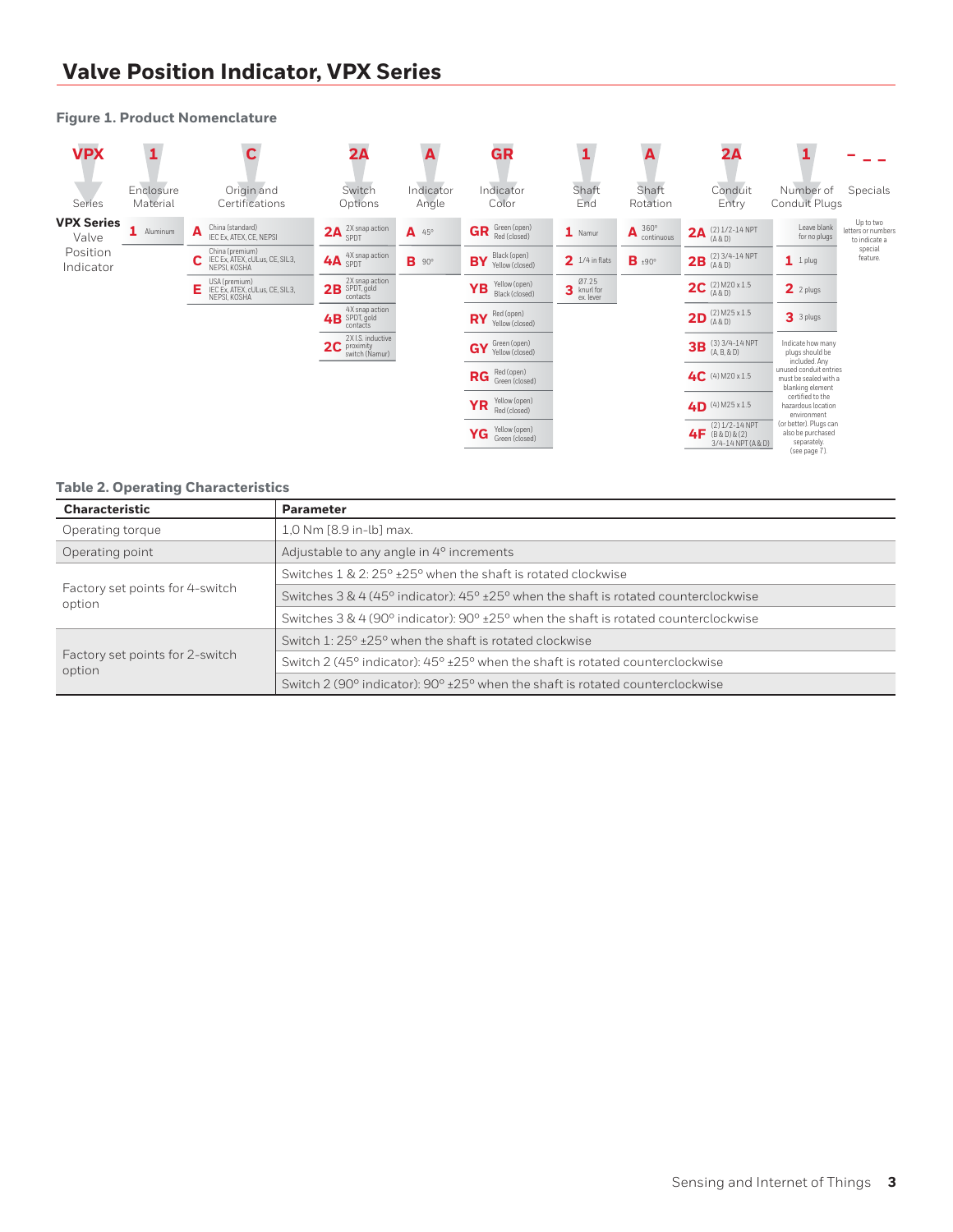#### **Table 4. Order Guide**

|                           | Assembly     | Location     |                        | Temperature<br>Rating  |                        | Temperature  | Class        |              |              | <b>Hazardous</b><br><b>Location</b><br><b>Approvals</b> |              |              |                |                | <b>Switch</b><br><b>Options</b> |                      | Indicator | Angle        |              | <b>Indicator</b> | Color        |              |              | <b>Shaft</b> |              | Shaft        | <b>Rotation</b> |                      | <b>Conduit</b>       |                     |                     |                         |                 |                 |                               |  |  |  |  |
|---------------------------|--------------|--------------|------------------------|------------------------|------------------------|--------------|--------------|--------------|--------------|---------------------------------------------------------|--------------|--------------|----------------|----------------|---------------------------------|----------------------|-----------|--------------|--------------|------------------|--------------|--------------|--------------|--------------|--------------|--------------|-----------------|----------------------|----------------------|---------------------|---------------------|-------------------------|-----------------|-----------------|-------------------------------|--|--|--|--|
| <b>Catalog</b><br>Listing | China        | USA          | <b>J. 05 01 J. 07-</b> | <b>J. 09 01 J. 07-</b> | <b>J. 08 01 J. 07-</b> | ٩            | 4            | <b>IECEX</b> | <b>ATEX</b>  | cULus                                                   | <b>KOSHA</b> | <b>NEPSI</b> | 2X snap action | 4X snap action | 2X <sub>1.S.</sub> Prox         | Gold-plated contacts | 45°       | $90^\circ$   | Green/Red    | Black/Yellow     | Red/Yellow   | Green/Yellow | <b>NAMUR</b> | 1/4 in flats | <b>Knurl</b> | 360°         | $+90^{\circ}$   | (2) 1/2-14 NPT (A&D) | (2) 3/4-14 NPT (A&D) | (2) M20 x 1.5 (A&D) | (2) M25 x 1.5 (A&D) | (3) 3/4-14 NPT (A, B&D) | $(4)$ M20 x 1.5 | $(4)$ M25 x 1.5 | $(2) 1/2 - 14 & (2) 3/4 - 14$ |  |  |  |  |
| VPX1C2ABGR1A2A            | $\checkmark$ |              |                        | ✓                      |                        | ✓            |              | ✓            | $\checkmark$ | $\checkmark$                                            | $\checkmark$ | ✓            | ✓              |                |                                 |                      |           | ✓            | ✓            |                  |              |              | ✓            |              |              | $\checkmark$ |                 | $\checkmark$         |                      |                     |                     |                         |                 |                 |                               |  |  |  |  |
| VPX1C2ABGR1A2B            | $\checkmark$ |              |                        | $\checkmark$           |                        | $\checkmark$ |              | $\checkmark$ | $\checkmark$ | $\checkmark$                                            | $\checkmark$ | $\checkmark$ | $\checkmark$   |                |                                 |                      |           | $\checkmark$ | $\checkmark$ |                  |              |              | $\checkmark$ |              |              | $\checkmark$ |                 |                      | $\checkmark$         |                     |                     |                         |                 |                 |                               |  |  |  |  |
| VPX1C4ABYR1A3B            | ✓            |              | $\checkmark$           |                        |                        | ✓            |              | ✓            | $\checkmark$ | ✓                                                       | $\checkmark$ | ✓            |                | $\checkmark$   |                                 |                      |           | $\checkmark$ |              |                  | ✓            |              | ✓            |              |              | $\checkmark$ |                 |                      |                      |                     |                     | $\checkmark$            |                 |                 |                               |  |  |  |  |
| VPX1C2CBGR1A2A            | $\checkmark$ |              |                        |                        | $\checkmark$           |              | $\checkmark$ | $\checkmark$ | $\checkmark$ | $\checkmark$                                            | $\checkmark$ | $\checkmark$ |                |                | $\checkmark$                    |                      |           | $\checkmark$ | $\checkmark$ |                  |              |              | $\checkmark$ |              |              | $\checkmark$ |                 | $\checkmark$         |                      |                     |                     |                         |                 |                 |                               |  |  |  |  |
| VPX1C2CBGR1A2B            | $\checkmark$ |              |                        |                        | ✓                      |              | ✓            | ✓            | ✓            | ✓                                                       | ✓            | ✓            |                |                | $\checkmark$                    |                      |           | ✓            | ✓            |                  |              |              | $\checkmark$ |              |              | $\checkmark$ |                 |                      | ✓                    |                     |                     |                         |                 |                 |                               |  |  |  |  |
| VPX1C2ABYR1A2A            | $\checkmark$ |              |                        | $\checkmark$           |                        | $\checkmark$ |              | $\checkmark$ | $\checkmark$ | $\checkmark$                                            | $\checkmark$ | $\checkmark$ | $\checkmark$   |                |                                 |                      |           | $\checkmark$ |              |                  | $\checkmark$ |              | $\checkmark$ |              |              | $\checkmark$ |                 | $\checkmark$         |                      |                     |                     |                         |                 |                 |                               |  |  |  |  |
| VPX1C2ABYR1A2B            | ✓            |              |                        | ✓                      |                        | ✓            |              | $\checkmark$ | $\checkmark$ | ✓                                                       | $\checkmark$ | ✓            | $\checkmark$   |                |                                 |                      |           | $\checkmark$ |              |                  | $\checkmark$ |              | $\checkmark$ |              |              | $\checkmark$ |                 |                      | $\checkmark$         |                     |                     |                         |                 |                 |                               |  |  |  |  |
| VPX1C4ABGR1A3B            | $\checkmark$ |              | $\checkmark$           |                        |                        | $\checkmark$ |              | $\checkmark$ | $\checkmark$ | $\checkmark$                                            | $\checkmark$ | $\checkmark$ |                | $\checkmark$   |                                 |                      |           | $\checkmark$ | $\checkmark$ |                  |              |              | $\checkmark$ |              |              | $\checkmark$ |                 |                      |                      |                     |                     | $\checkmark$            |                 |                 |                               |  |  |  |  |
| VPX1C2CBYR1A2A            | ✓            |              |                        |                        | ✓                      |              | ✓            | ✓            | $\checkmark$ | ✓                                                       | $\checkmark$ | ✓            |                |                | $\checkmark$                    |                      |           | $\checkmark$ |              |                  | $\checkmark$ |              | $\checkmark$ |              |              | ✓            |                 | $\checkmark$         |                      |                     |                     |                         |                 |                 |                               |  |  |  |  |
| VPX1C2CBYR1A2B            | $\checkmark$ |              |                        |                        | $\checkmark$           |              | $\checkmark$ | $\checkmark$ | $\checkmark$ | $\checkmark$                                            | $\checkmark$ | $\checkmark$ |                |                | $\checkmark$                    |                      |           | $\checkmark$ |              |                  | $\checkmark$ |              | $\checkmark$ |              |              | $\checkmark$ |                 |                      | $\checkmark$         |                     |                     |                         |                 |                 |                               |  |  |  |  |
| VPX1C2ABGR1A4F            | ✓            |              |                        | ✓                      |                        | $\checkmark$ |              | ✓            | $\checkmark$ | ✓                                                       | $\checkmark$ | ✓            | $\checkmark$   |                |                                 |                      |           | $\checkmark$ | $\checkmark$ |                  |              |              | ✓            |              |              | $\checkmark$ |                 |                      |                      |                     |                     |                         |                 |                 | $\checkmark$                  |  |  |  |  |
| VPX1C2ABYR1A4F            | $\checkmark$ |              |                        | $\checkmark$           |                        | $\checkmark$ |              | $\checkmark$ | ✓            | ✓                                                       | $\checkmark$ | ✓            | $\checkmark$   |                |                                 |                      |           | $\checkmark$ |              |                  | $\checkmark$ |              | $\checkmark$ |              |              | $\checkmark$ |                 |                      |                      |                     |                     |                         |                 |                 | $\checkmark$                  |  |  |  |  |
| VPX1C2CBGR1A4F            | ✓            |              |                        |                        | ✓                      |              | ✓            | ✓            | $\checkmark$ | ✓                                                       | $\checkmark$ | ✓            |                |                | $\checkmark$                    |                      |           | ✓            | ✓            |                  |              |              | $\checkmark$ |              |              | $\checkmark$ |                 |                      |                      |                     |                     |                         |                 |                 | $\checkmark$                  |  |  |  |  |
| VPX1C2ABYB1A2A            | $\checkmark$ |              |                        | $\checkmark$           |                        | $\checkmark$ |              | $\checkmark$ | ✓            | $\checkmark$                                            | $\checkmark$ | $\checkmark$ | $\checkmark$   |                |                                 |                      |           | $\checkmark$ |              | $\checkmark$     |              |              | $\checkmark$ |              |              | $\checkmark$ |                 | $\checkmark$         |                      |                     |                     |                         |                 |                 |                               |  |  |  |  |
| VPX1C4ABGR1A2A            | ✓            |              | ✓                      |                        |                        | $\checkmark$ |              | ✓            | $\checkmark$ | ✓                                                       | ✓            | ✓            |                | $\checkmark$   |                                 |                      |           | $\checkmark$ | $\checkmark$ |                  |              |              | $\checkmark$ |              |              | $\checkmark$ |                 | $\checkmark$         |                      |                     |                     |                         |                 |                 |                               |  |  |  |  |
| VPX1E2ABYB1A2A            |              | $\checkmark$ |                        | $\checkmark$           |                        | $\checkmark$ |              | $\checkmark$ | $\checkmark$ | $\checkmark$                                            | $\checkmark$ | ✓            | $\checkmark$   |                |                                 |                      |           | $\checkmark$ |              | $\checkmark$     |              |              | $\checkmark$ |              |              | $\checkmark$ |                 | $\checkmark$         |                      |                     |                     |                         |                 |                 |                               |  |  |  |  |
| VPX1E4ABYB1A2B            |              | $\checkmark$ | $\checkmark$           |                        |                        | $\checkmark$ |              | ✓            | $\checkmark$ | ✓                                                       | $\checkmark$ | ✓            |                | $\checkmark$   |                                 |                      |           | $\checkmark$ |              | ✓                |              |              | ✓            |              |              | $\checkmark$ |                 |                      | ✓                    |                     |                     |                         |                 |                 |                               |  |  |  |  |
| VPX1E2ABBY1A2B            |              | $\checkmark$ |                        | $\checkmark$           |                        | $\checkmark$ |              | $\checkmark$ | $\checkmark$ | $\checkmark$                                            | $\checkmark$ | $\checkmark$ | $\checkmark$   |                |                                 |                      |           | $\checkmark$ |              | $\checkmark$     |              |              | $\checkmark$ |              |              | $\checkmark$ |                 |                      | $\checkmark$         |                     |                     |                         |                 |                 |                               |  |  |  |  |
| VPX1E2ABYB1A2B            |              | $\checkmark$ |                        | $\checkmark$           |                        | ✓            |              | $\checkmark$ | $\checkmark$ | ✓                                                       | $\checkmark$ | ✓            | $\checkmark$   |                |                                 |                      |           | $\checkmark$ |              | ✓                |              |              | ✓            |              |              | $\checkmark$ |                 |                      | $\checkmark$         |                     |                     |                         |                 |                 |                               |  |  |  |  |
| VPX1E2ABGR1A2B            |              | $\checkmark$ |                        | $\checkmark$           |                        | $\checkmark$ |              | $\checkmark$ | $\checkmark$ | $\checkmark$                                            | $\checkmark$ | ✓            | $\checkmark$   |                |                                 |                      |           | $\checkmark$ | $\checkmark$ |                  |              |              | $\checkmark$ |              |              | $\checkmark$ |                 |                      | $\checkmark$         |                     |                     |                         |                 |                 |                               |  |  |  |  |
| VPX1E2ABRG1A2B            |              | $\checkmark$ |                        | $\checkmark$           |                        | $\checkmark$ |              | ✓            | $\checkmark$ | ✓                                                       | ✓            | ✓            | $\checkmark$   |                |                                 |                      |           | $\checkmark$ | $\checkmark$ |                  |              |              | $\checkmark$ |              |              | $\checkmark$ |                 |                      | $\checkmark$         |                     |                     |                         |                 |                 |                               |  |  |  |  |
| VPX1E2ABBY2A2B            |              | $\checkmark$ |                        | $\checkmark$           |                        | $\checkmark$ |              | $\checkmark$ | ✓            | $\checkmark$                                            | $\checkmark$ | $\checkmark$ | $\checkmark$   |                |                                 |                      |           | $\checkmark$ |              | $\checkmark$     |              |              |              | $\checkmark$ |              | $\checkmark$ |                 |                      | $\checkmark$         |                     |                     |                         |                 |                 |                               |  |  |  |  |
| VPX1E2ABYB2A2B            |              | $\checkmark$ |                        | $\checkmark$           |                        | $\checkmark$ |              | $\checkmark$ | $\checkmark$ | ✓                                                       | $\checkmark$ | ✓            | $\checkmark$   |                |                                 |                      |           | $\checkmark$ |              | $\checkmark$     |              |              |              | $\checkmark$ |              | $\checkmark$ |                 |                      | $\checkmark$         |                     |                     |                         |                 |                 |                               |  |  |  |  |
| VPX1E2ABGR2A2B            |              | $\checkmark$ |                        | $\checkmark$           |                        | $\checkmark$ |              | $\checkmark$ | $\checkmark$ | $\checkmark$                                            | $\checkmark$ | ✓            | $\checkmark$   |                |                                 |                      |           | $\checkmark$ | $\checkmark$ |                  |              |              |              | $\checkmark$ |              | $\checkmark$ |                 |                      | $\checkmark$         |                     |                     |                         |                 |                 |                               |  |  |  |  |
| VPX1E2ABRG2A2B            |              | $\checkmark$ |                        | $\checkmark$           |                        | $\checkmark$ |              | $\checkmark$ | $\checkmark$ | ✓                                                       | $\checkmark$ | ✓            | $\checkmark$   |                |                                 |                      |           | $\checkmark$ | $\checkmark$ |                  |              |              |              | $\checkmark$ |              | $\checkmark$ |                 |                      | $\checkmark$         |                     |                     |                         |                 |                 |                               |  |  |  |  |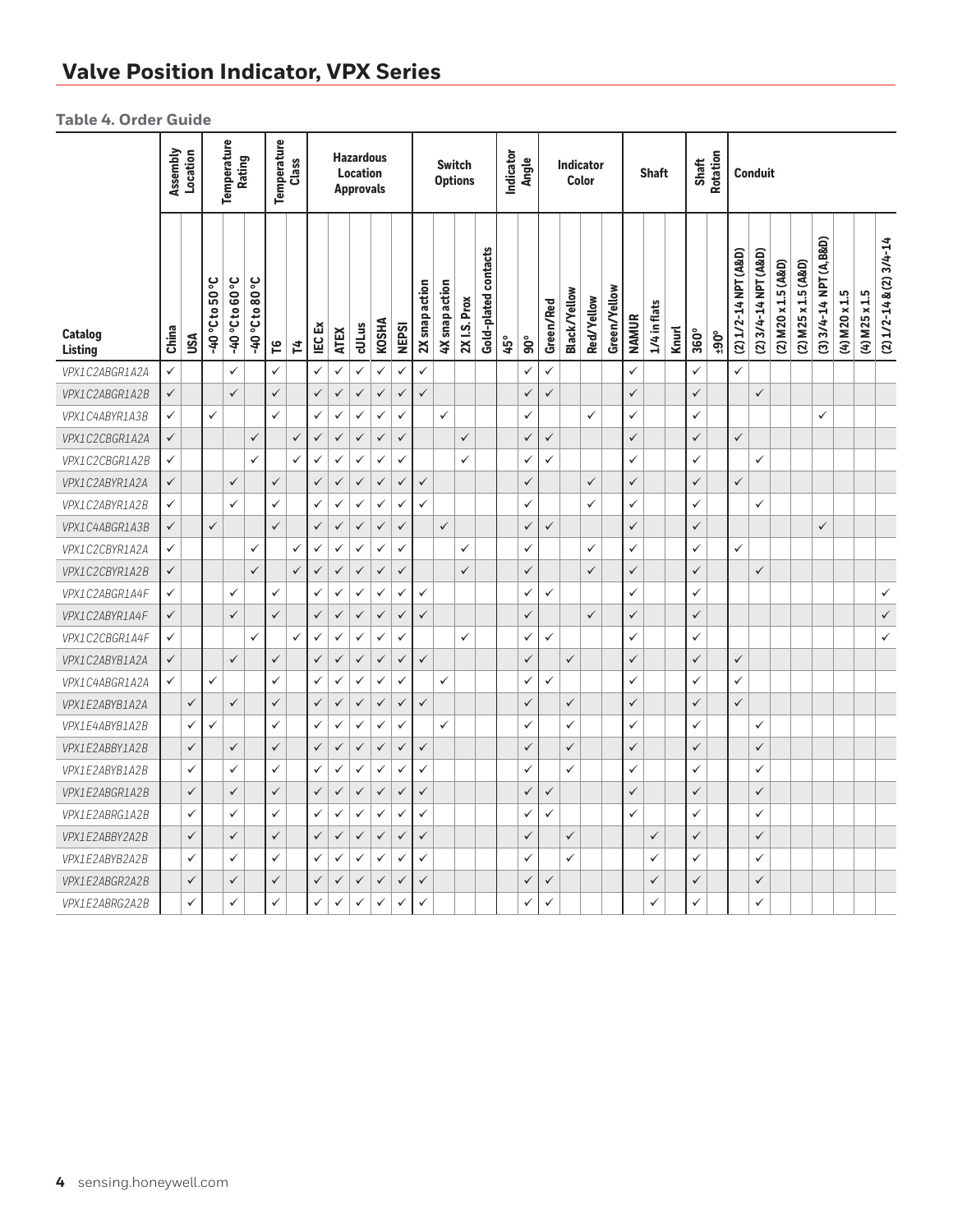|                           | Assembly | Location     |                      | Temperature<br>Rating  |                        | Temperature  | Class        |              |              | <b>Hazardous</b><br><b>Location</b><br><b>Approvals</b> |              |              |                |                | <b>Switch</b><br><b>Options</b> |                      | Indicator | Angle        |              |                     | Indicator<br>Color |              |              | <b>Shaft</b> |              | Shaft        | Rotation             |                      | <b>Conduit</b>       |                             |                     |                         |                 |                 |                               |
|---------------------------|----------|--------------|----------------------|------------------------|------------------------|--------------|--------------|--------------|--------------|---------------------------------------------------------|--------------|--------------|----------------|----------------|---------------------------------|----------------------|-----------|--------------|--------------|---------------------|--------------------|--------------|--------------|--------------|--------------|--------------|----------------------|----------------------|----------------------|-----------------------------|---------------------|-------------------------|-----------------|-----------------|-------------------------------|
| Catalog<br><b>Listing</b> | China    | USA          | <b>3.05 01 3.07-</b> | <b>J. 09 01 J. 07-</b> | <b>J. 08 01 J. 07-</b> | ဥ            | ざ            | <b>IECEX</b> | <b>ATEX</b>  | cULus                                                   | <b>KOSHA</b> | <b>NEPSI</b> | 2X snap action | 4X snap action | Prox<br>2X I.S.                 | Gold-plated contacts | 45°       | $90^\circ$   | Green/Red    | <b>Black/Yellow</b> | Red/Yellow         | Green/Yellow | <b>NAMUR</b> | 1/4 in flats | <b>Knurl</b> | 360°         | $\rm ^{+90^{\circ}}$ | (2) 1/2-14 NPT (A&D) | (2) 3/4-14 NPT (A&D) | x 1.5 (A&D)<br>$(2)$ M $20$ | (2) M25 x 1.5 (A&D) | (3) 3/4-14 NPT (A, B&D) | $(4)$ M20 x 1.5 | $(4)$ M25 x 1.5 | $(2) 1/2 - 14 & (2) 3/4 - 14$ |
| VPX1E2ABBY3A2B            |          | $\checkmark$ |                      | $\checkmark$           |                        | $\checkmark$ |              | $\checkmark$ | $\checkmark$ | $\checkmark$                                            | $\checkmark$ | $\checkmark$ | $\checkmark$   |                |                                 |                      |           | $\checkmark$ |              | $\checkmark$        |                    |              |              |              | $\checkmark$ | $\checkmark$ |                      |                      | $\checkmark$         |                             |                     |                         |                 |                 |                               |
| VPX1E2ABYB3A2B            |          | $\checkmark$ |                      | $\checkmark$           |                        | ✓            |              | $\checkmark$ | ✓            | $\checkmark$                                            | $\checkmark$ | ✓            | ✓              |                |                                 |                      |           | ✓            |              | ✓                   |                    |              |              |              | $\checkmark$ | ✓            |                      |                      | ✓                    |                             |                     |                         |                 |                 |                               |
| VPX1E2ABGR3A2B            |          | $\checkmark$ |                      | $\checkmark$           |                        | $\checkmark$ |              | ✓            | ✓            | $\checkmark$                                            | $\checkmark$ | ✓            | ✓              |                |                                 |                      |           | ✓            | ✓            |                     |                    |              |              |              | $\checkmark$ | $\checkmark$ |                      |                      | $\checkmark$         |                             |                     |                         |                 |                 |                               |
| VPX1E2ABRG3A2B            |          | $\checkmark$ |                      | $\checkmark$           |                        | $\checkmark$ |              | $\checkmark$ | ✓            | $\checkmark$                                            | $\checkmark$ | ✓            | ✓              |                |                                 |                      |           | ✓            | ✓            |                     |                    |              |              |              | ✓            | ✓            |                      |                      | $\checkmark$         |                             |                     |                         |                 |                 |                               |
| VPX1E4ABBY1A2B            |          | $\checkmark$ | $\checkmark$         |                        |                        | $\checkmark$ |              | $\checkmark$ | ✓            | $\checkmark$                                            | $\checkmark$ | $\checkmark$ |                | $\checkmark$   |                                 |                      |           | $\checkmark$ |              | ✓                   |                    |              | $\checkmark$ |              |              | $\checkmark$ |                      |                      | $\checkmark$         |                             |                     |                         |                 |                 |                               |
| VPX1E4ABGR1A2B            |          | $\checkmark$ | $\checkmark$         |                        |                        | ✓            |              | $\checkmark$ | $\checkmark$ | $\checkmark$                                            | $\checkmark$ | ✓            |                | $\checkmark$   |                                 |                      |           | ✓            | ✓            |                     |                    |              | $\checkmark$ |              |              | ✓            |                      |                      | $\checkmark$         |                             |                     |                         |                 |                 |                               |
| VPX1E4ABRG1A2B            |          | $\checkmark$ | $\checkmark$         |                        |                        | $\checkmark$ |              | $\checkmark$ | ✓            | $\checkmark$                                            | $\checkmark$ | $\checkmark$ |                | $\checkmark$   |                                 |                      |           | ✓            | ✓            |                     |                    |              | $\checkmark$ |              |              | $\checkmark$ |                      |                      | $\checkmark$         |                             |                     |                         |                 |                 |                               |
| VPX1E4ABBY2A2B            |          | $\checkmark$ | ✓                    |                        |                        | ✓            |              | $\checkmark$ | $\checkmark$ | $\checkmark$                                            | $\checkmark$ | ✓            |                | $\checkmark$   |                                 |                      |           | ✓            |              | ✓                   |                    |              |              | ✓            |              | ✓            |                      |                      | $\checkmark$         |                             |                     |                         |                 |                 |                               |
| VPX1E4ABYB2A2B            |          | $\checkmark$ | $\checkmark$         |                        |                        | $\checkmark$ |              | $\checkmark$ | ✓            | $\checkmark$                                            | $\checkmark$ | $\checkmark$ |                | $\checkmark$   |                                 |                      |           | $\checkmark$ |              | $\checkmark$        |                    |              |              | $\checkmark$ |              | $\checkmark$ |                      |                      | $\checkmark$         |                             |                     |                         |                 |                 |                               |
| VPX1E4ABGR2A2B            |          | $\checkmark$ | $\checkmark$         |                        |                        | $\checkmark$ |              | $\checkmark$ | $\checkmark$ | $\checkmark$                                            | $\checkmark$ | ✓            |                | $\checkmark$   |                                 |                      |           | $\checkmark$ | ✓            |                     |                    |              |              | ✓            |              | ✓            |                      |                      | $\checkmark$         |                             |                     |                         |                 |                 |                               |
| VPX1E4ABRG2A2B            |          | $\checkmark$ | $\checkmark$         |                        |                        | $\checkmark$ |              | $\checkmark$ | ✓            | $\checkmark$                                            | $\checkmark$ | $\checkmark$ |                | $\checkmark$   |                                 |                      |           | ✓            | $\checkmark$ |                     |                    |              |              | $\checkmark$ |              | $\checkmark$ |                      |                      | $\checkmark$         |                             |                     |                         |                 |                 |                               |
| VPX1E4ABBY3A2B            |          | $\checkmark$ | ✓                    |                        |                        | ✓            |              | $\checkmark$ | ✓            | $\checkmark$                                            | $\checkmark$ | ✓            |                | $\checkmark$   |                                 |                      |           | ✓            |              | ✓                   |                    |              |              |              | $\checkmark$ | ✓            |                      |                      | $\checkmark$         |                             |                     |                         |                 |                 |                               |
| VPX1E4ABYB3A2B            |          | $\checkmark$ | $\checkmark$         |                        |                        | $\checkmark$ |              | $\checkmark$ | ✓            | $\checkmark$                                            | $\checkmark$ | ✓            |                | $\checkmark$   |                                 |                      |           | ✓            |              | $\checkmark$        |                    |              |              |              | $\checkmark$ | $\checkmark$ |                      |                      | $\checkmark$         |                             |                     |                         |                 |                 |                               |
| VPX1E4ABGR3A2B            |          | $\checkmark$ | ✓                    |                        |                        | ✓            |              | $\checkmark$ | ✓            | $\checkmark$                                            | $\checkmark$ | ✓            |                | ✓              |                                 |                      |           | ✓            | ✓            |                     |                    |              |              |              | ✓            | ✓            |                      |                      | ✓                    |                             |                     |                         |                 |                 |                               |
| VPX1E4ABRG3A2B            |          | $\checkmark$ | $\checkmark$         |                        |                        | $\checkmark$ |              | ✓            | ✓            | $\checkmark$                                            | ✓            | $\checkmark$ |                | $\checkmark$   |                                 |                      |           | ✓            | ✓            |                     |                    |              |              |              | ✓            | ✓            |                      |                      | $\checkmark$         |                             |                     |                         |                 |                 |                               |
| VPX1E2BBYB3B2B            |          | $\checkmark$ |                      | $\checkmark$           |                        | ✓            |              | $\checkmark$ | $\checkmark$ | $\checkmark$                                            | $\checkmark$ | ✓            | $\checkmark$   |                |                                 | ✓                    |           | ✓            |              | ✓                   |                    |              |              |              | ✓            |              | $\checkmark$         |                      | $\checkmark$         |                             |                     |                         |                 |                 |                               |
| VPX1E2CBYB1A2A            |          | $\checkmark$ |                      |                        | $\checkmark$           |              | $\checkmark$ | $\checkmark$ | ✓            | $\checkmark$                                            | $\checkmark$ | $\checkmark$ |                |                | $\checkmark$                    |                      |           | $\checkmark$ |              | $\checkmark$        |                    |              | $\checkmark$ |              |              | $\checkmark$ |                      | $\checkmark$         |                      |                             |                     |                         |                 |                 |                               |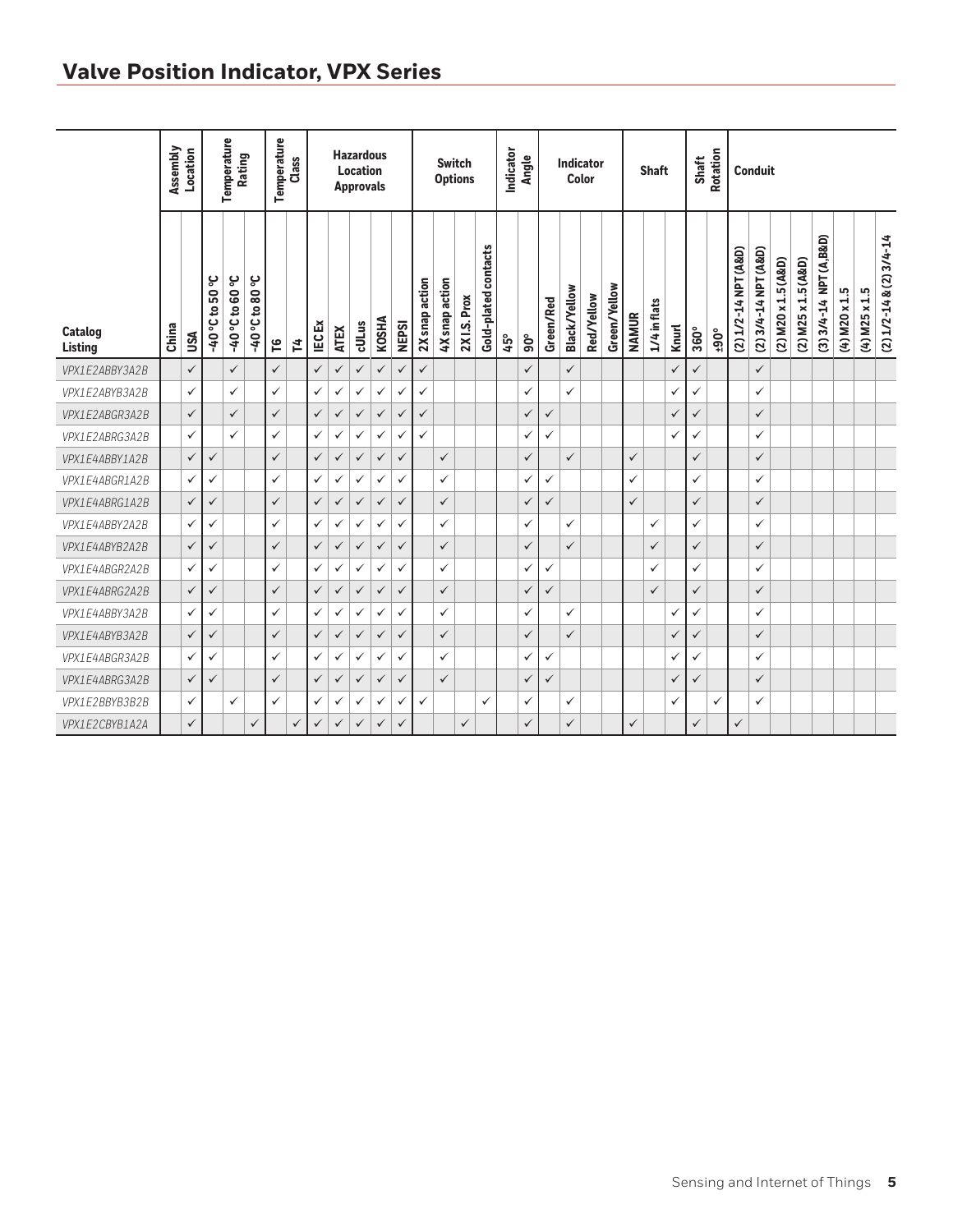**Figure 2. Mounting Dimensions**



2 X 32,5<br>[1.28]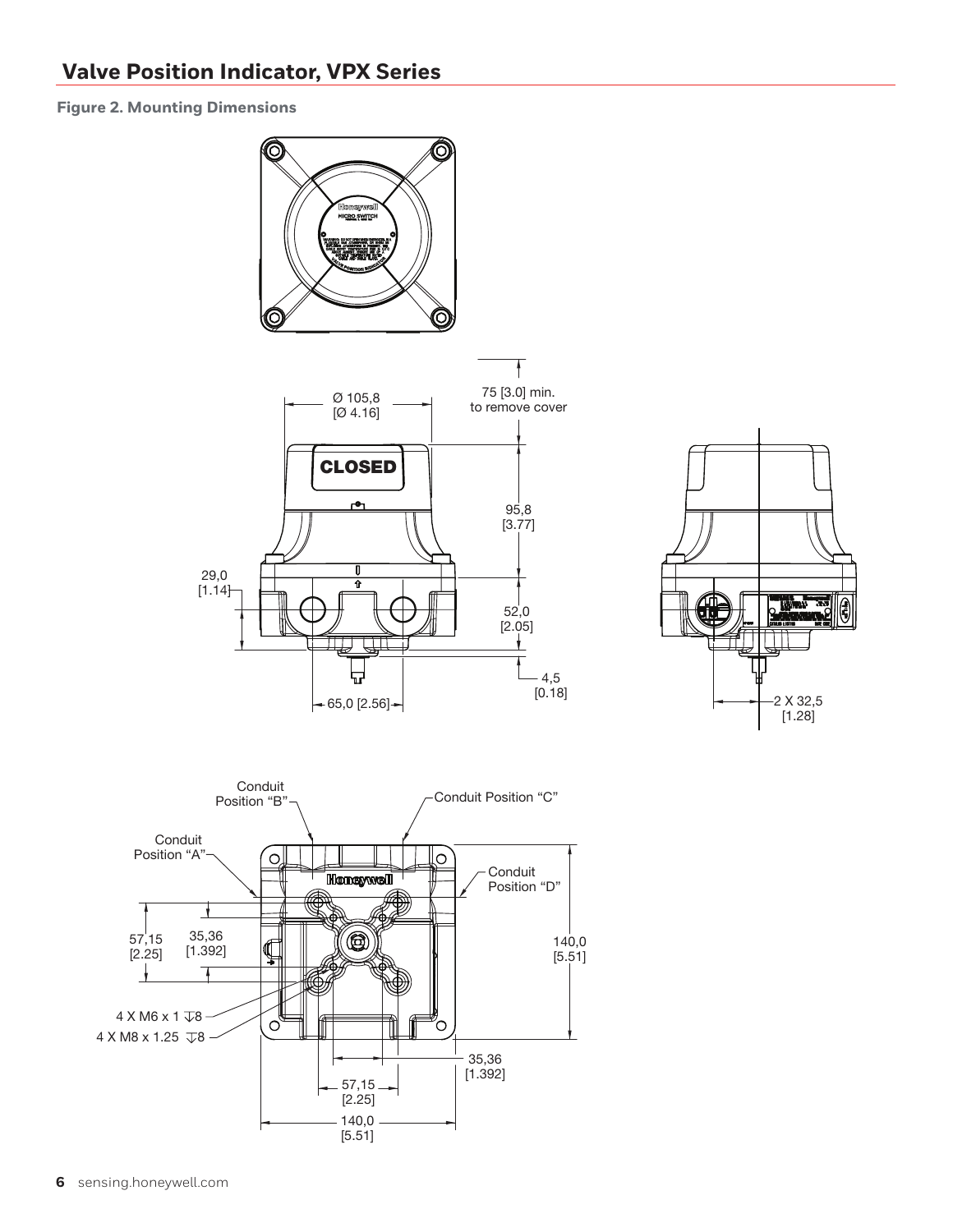### **ACCESSORIES**

A mounting bracket kit is available as an accessory, Honeywell part number VPZB1.

#### **Figure 3. Accessory Bracket**





#### **Table 5. Conduit Plug Accessories**





|  | <b>Size</b>      | Honeywell<br>Part<br><b>Number</b> | <b>Tightening Specification</b>                       |
|--|------------------|------------------------------------|-------------------------------------------------------|
|  | $1/2 - 14$ NPT   | <b>VPZPA</b>                       | Hand tight and then 1 to 2 full turns using a wrench  |
|  | $3/4 - 14$ NPT   | <b>VPZPB</b>                       | Hand tight and then 1 to 2 full turns using a wrench  |
|  | $M20 \times 1.5$ | <b>VPZPC</b>                       | Hand tight and then 1/4 to 1 full turn using a wrench |
|  | $M25 \times 1.5$ | <b>VPZPD</b>                       | Hand tight and then 1/4 to 1 full turn using a wrench |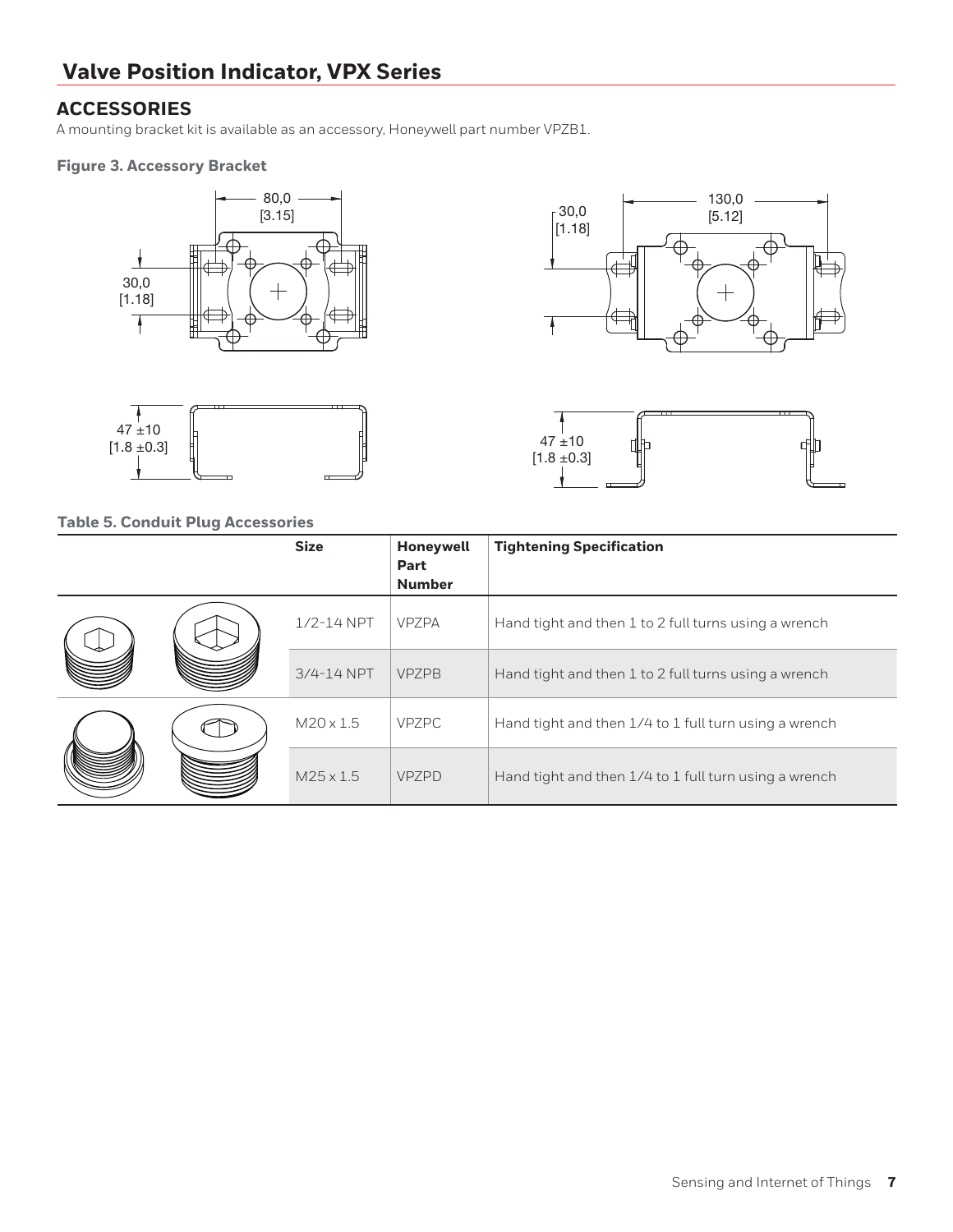

### **Table 6. Lever Actuator Accessories**

| <b>Lever Listing</b> | <b>Description</b>                                                   |
|----------------------|----------------------------------------------------------------------|
| LSZ51                | Fixed, rollerless (1.5 R)                                            |
| LSZ51A               | Fixed, 0.75 in $\times$ 0.25 in nylon roller, open $(1.5 \text{ R})$ |
| LSZ51C               | Fixed, 0.75 in x 0.25 in nylon roller, closed (1.5 R)                |
| LSZ52C               | Adjustable, 0.75 in x 0.25 in nylon roller, closed                   |
| LSZ52J               | Adjustable, 1.0 in x 0.5 in nylon roller, closed                     |
| LSZ52K               | Adjustable, 1.25 in x 0.25 in nylon roller, closed                   |
| LSZ53E               | Yoke, 0.75 in x 0.25 in nylon rollers, closed & open                 |
| LSZ53S               | Yoke, 0.75 in x 0.25 in nylon rollers, same side closed              |
| LSZ54                | Hub only                                                             |
| LSZ54M               | Hub, aluminum rod actuator                                           |
| LSZ55                | Offset lever, rollerless                                             |
| LSZ55A               | Offset, 0.75 in x 0.25 in nylon roller, open                         |
| LSZ55C               | Offset, 0.75 in x 0.25 in nylon roller, closed                       |
| LSZ59A               | Fixed, $0.75$ in x 0.25 in nylon roller, open $(1.33 \text{ R})$     |
| LSZ59C               | Fixed, 0.75 in x 0.25 in nylon roller, closed (1.33 R)               |